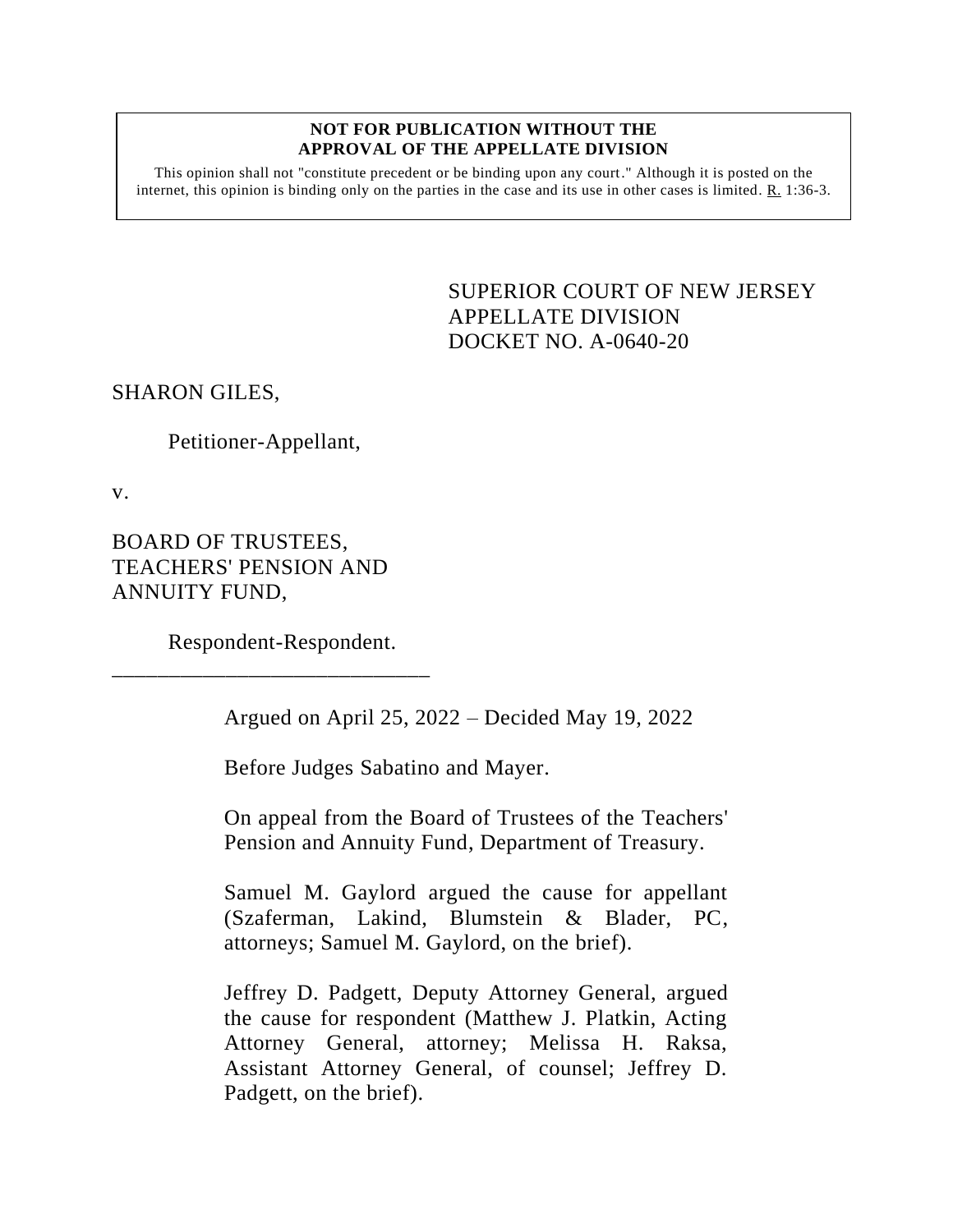## PER CURIAM

Petitioner Sharon Giles appeals from an October 6, 2020 final agency decision by the Board of Trustees (Board) of the Teachers' Pension and Annuity Fund denying her application for ordinary disability retirement benefits. We remand to the Board for specific findings of facts and conclusions of law concerning Giles's ability to perform duties in the "general area of [her] ordinary employment . . . . " Skulski v. Nolan, 68 N.J. 179, 206 (1975).

We briefly recite the facts relevant to Giles's application for ordinary disability retirement benefits. Giles worked as a public schoolteacher in East Orange for ten years. She taught economics and entrepreneurship classes to students in grades three through five.

On October 27, 2014, Giles fell off a chair while attempting to hang material in her classroom, injuring her back. Giles was treated for her back injuries and never returned to work after the incident.

On February 4, 2015, Giles applied for ordinary disability retirement benefits. On July 1, 2015, she resigned her teaching position. On August 6, 2015, the Board considered Giles's application and denied her request for ordinary disability retirement benefits. The Board concluded Giles was not totally and permanently disabled from performing her regular and assigned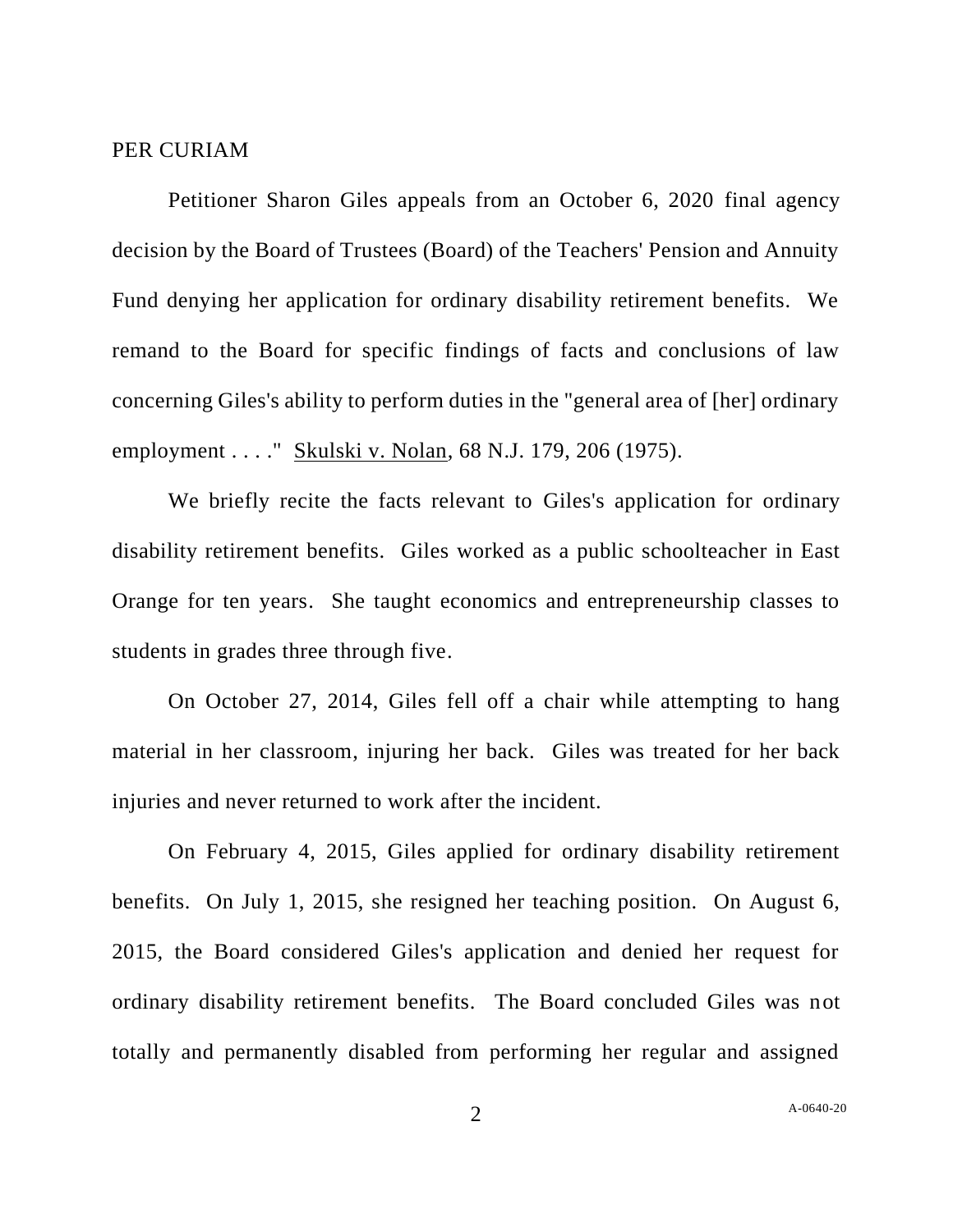duties as a teacher. Giles appealed. On October 7, 2015, the Board referred the matter to the Office of Administrative Law (OAL).

The case was assigned to an administrative law judge (ALJ). The ALJ conducted evidentiary hearings on November 2, 2018 and March 5, 2019. The following individuals testified: Giles; her medical expert, Dr. David Weiss; and the Board's medical expert, Dr. Arnold Berman.

Giles testified her condition prevented her from performing the duties identified in the written job description prepared by the East Orange School District (District). According to the District's job description, the general responsibilities for teachers included planning lessons, creating a productive classroom environment, and employing satisfactory educational methods. Giles also described other duties not included in the District's job description that she could no longer perform. Giles testified those additional duties fell under the category in the District's job description entitled "other duties which may be assigned by the administrator." Giles explained her additional duties included supervising in the cafeteria during the morning, overseeing students during lunch recess, and participating in fire and active-shooter drills.

Giles testified she taught a computer lab course located on the second floor of the school. Because there was no elevator in the school, Giles had to

3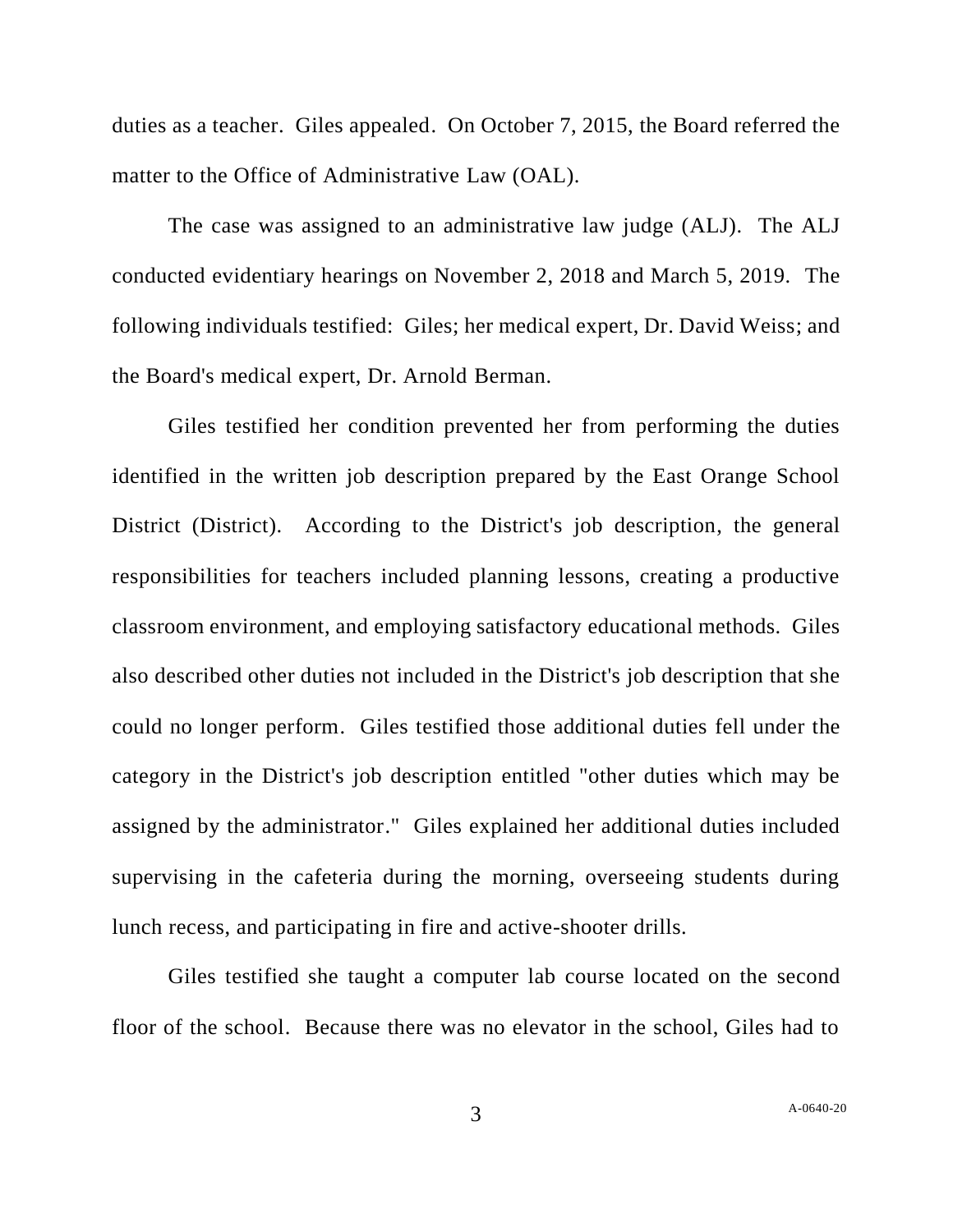climb stairs several times a day to perform her various job assignments. Additionally, she stood five to six hours throughout the school day and engaged in repetitive bending while teaching students.

Dr. Weiss testified on behalf of Giles. His testimony included a review of Giles's medical history, magnetic resonance imaging (MRI), and electromyography (EMG) studies. A physician who worked with Dr. Weiss performed a physical examination of Giles about three years after her 2014 fall. Based on the results of the physical examination and his review of Giles's medical records, Dr. Weiss diagnosed Giles with a post-traumatic strain and sprain of her lumbar spine, herniated disc at L5/S1, and bulging disc at L4/L5. He also found age-related degenerative disc disease in Giles's lumbar spine.

As a result of these findings, Dr. Weiss concluded Giles could not perform her duties as a teacher. According to Dr. Weiss, Giles was unable to perform any of the teaching duties – not only the duties identified in the District's job description but the other duties Giles identified beyond those enumerated in the District's job description.

The Board's expert, Dr. Berman, reached the opposite conclusion, finding Giles was not totally and permanently disabled from the performance of her teaching job. Dr. Berman performed a physical examination of Giles about eight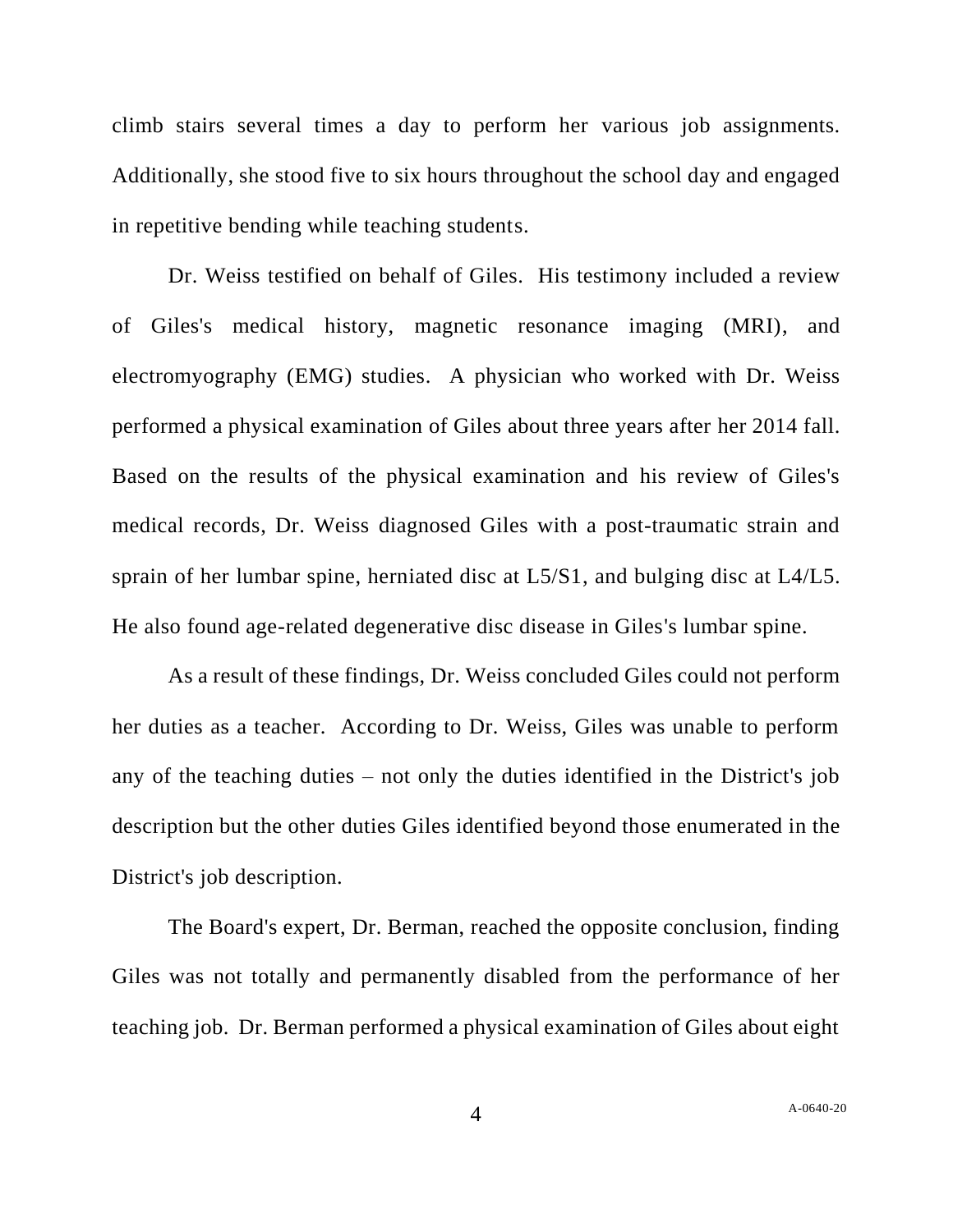months after her fall. According to Dr. Berman, Giles had a full range of motion and normal reflexes based on his examination. Dr. Berman testified Giles's straight leg testing revealed no radiculopathy despite a radicular finding according to her EMG test.

Dr. Berman testified Giles's low back pain was attributable to age-related degenerative changes in her lumbar spine. In reviewing Giles's January 2015 MRI, Dr. Berman concluded the bulging disc and protrusion on the MRI were not traumatically induced but rather the result of age-related degeneration. Dr. Berman explained he favored results based on "objective tests," which are "totally out of the control of the patient," rather than results based on "subjective complaints," which "are totally under the control of the patient." Dr. Berman opined hands-on testing of a person is more objective and conclusive than an MRI or EMG study. Based on his hands-on testing, Dr. Berman found Giles had long-standing degenerative disc disease in her spine. Although he found agerelated degeneration, Dr. Berman concluded Giles was not totally and permanently disabled from working as a teacher and remained capable of performing the duties and functions of her job.

After closing the record, the ALJ rendered an initial decision. In reviewing the testimony and evidence, the ALJ reversed the Board's denial of

5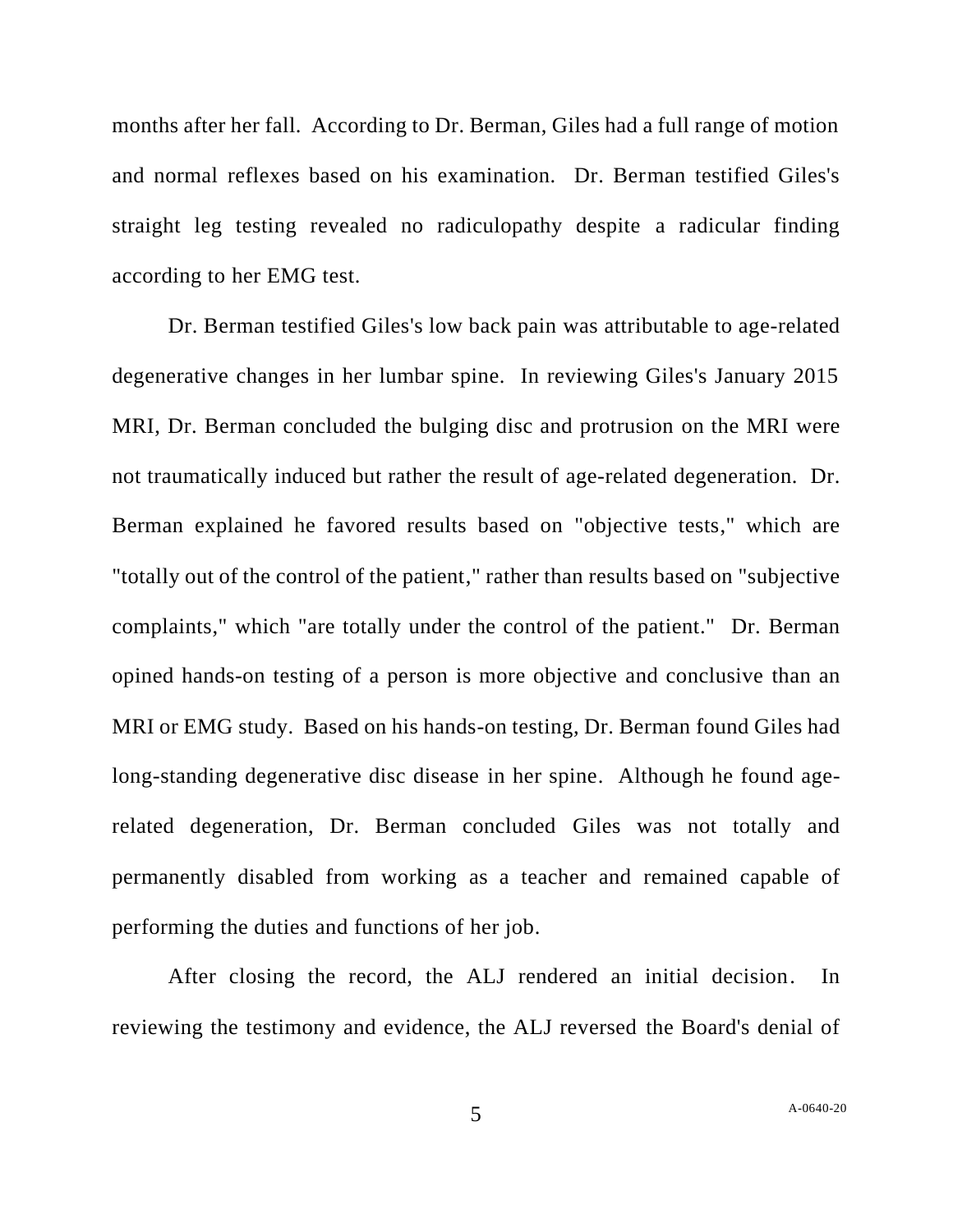Giles's application for ordinary retirement benefits. In her July 2, 2020 written decision, the ALJ held "the October 27, 2014, fall resulted in [Giles] injuring her back, which has left her totally and permanently disabled from working as a teacher or in any other capacity." Regarding the experts' testimony, the ALJ concluded Dr. Weiss's testimony was "credible, straightforward, and knowledgeable." She also found Dr. Weiss's testimony and opinions aligned with the medical records and findings provided by Giles's treating physicians. Overall, the ALJ found Dr. Weiss's testimony to be more credible than Dr. Berman's testimony.

Additionally, the ALJ "reject[ed] Dr. Berman's opinion that teaching does not require physical fitness." Specifically, she found the following:

> teaching is a demanding position; it requires not only intellect, but physical stamina, to keep up with active young children. . . . it requires one to immediately be able to engage in fire and active-shooter drills. As an elementary teacher, one is constantly bending, stooping, walking, and moving. It is not a job for one who is not physically fit. Thus . . . [Giles] is unable to perform the ordinary functions of sitting, standing, bending, and walking without considerable pain.

After receipt of the ALJ's initial decision, the Board filed exceptions. On September 11, 2020, the Board modified the ALJ's finding of fact related to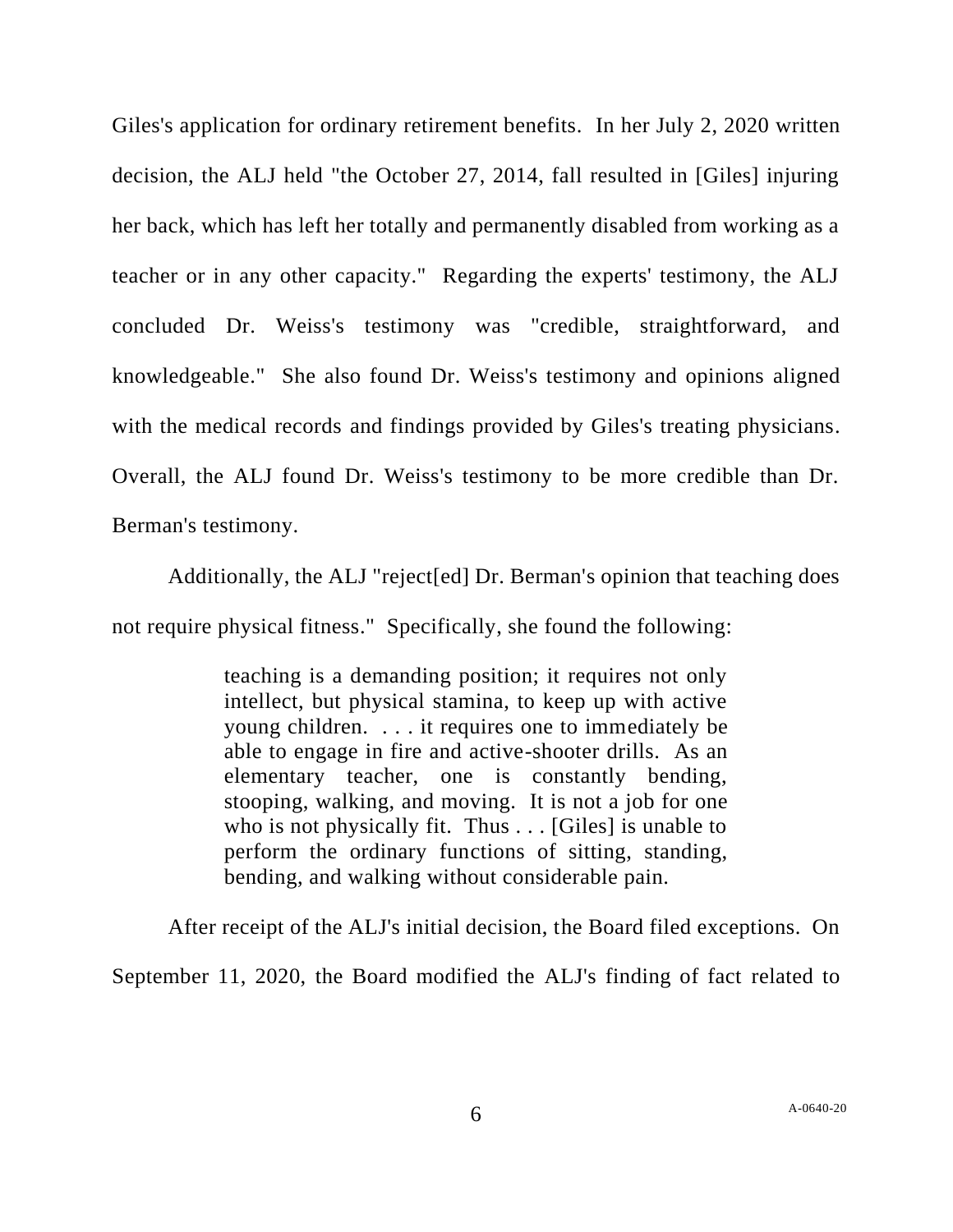Giles's job duties and rejected the ALJ's determination Giles was permanently

and totally disabled from employment as a schoolteacher.

In an October 6, 2020 final decision, the Board determined Giles was ineligible for ordinary disability retirement benefits. The Board explained the

ALJ's initial decision

conflat[ed] how Ms. Giles subjectively and specifically taught with the general requirements of being a teacher. The proper standard looks to her general employment as a teacher, not to specific self-reported tasks. See Skulski v. Nolan, 68 N.J. 179, 205-06 (1975). Based on the job description, there is no reason someone in Ms. Giles's condition could not perform the general functions of a teacher, which involves planning lessons and verbally communicating with students. This is true even though she might struggle with specific aspects of her actual job, such as standing for long periods of time or walking up and down stairs. These specific problems might have been resolved with a simple accommodation by her employer, but Ms. Giles never requested an accommodation. . . . The majority of the specific duties Ms. Giles stated she could not perform were not in her official job description, but particular to her specific teaching assignment (walking up and down stairs, morning cafeteria duty). . . . Therefore, it cannot be said that Ms. Giles is permanently and totally disabled from her general employment as a teacher.

Giles appealed. On appeal, she argues the Board's decision lacks fair support in the record, amounts to an abuse of discretion, and is arbitrary and capricious.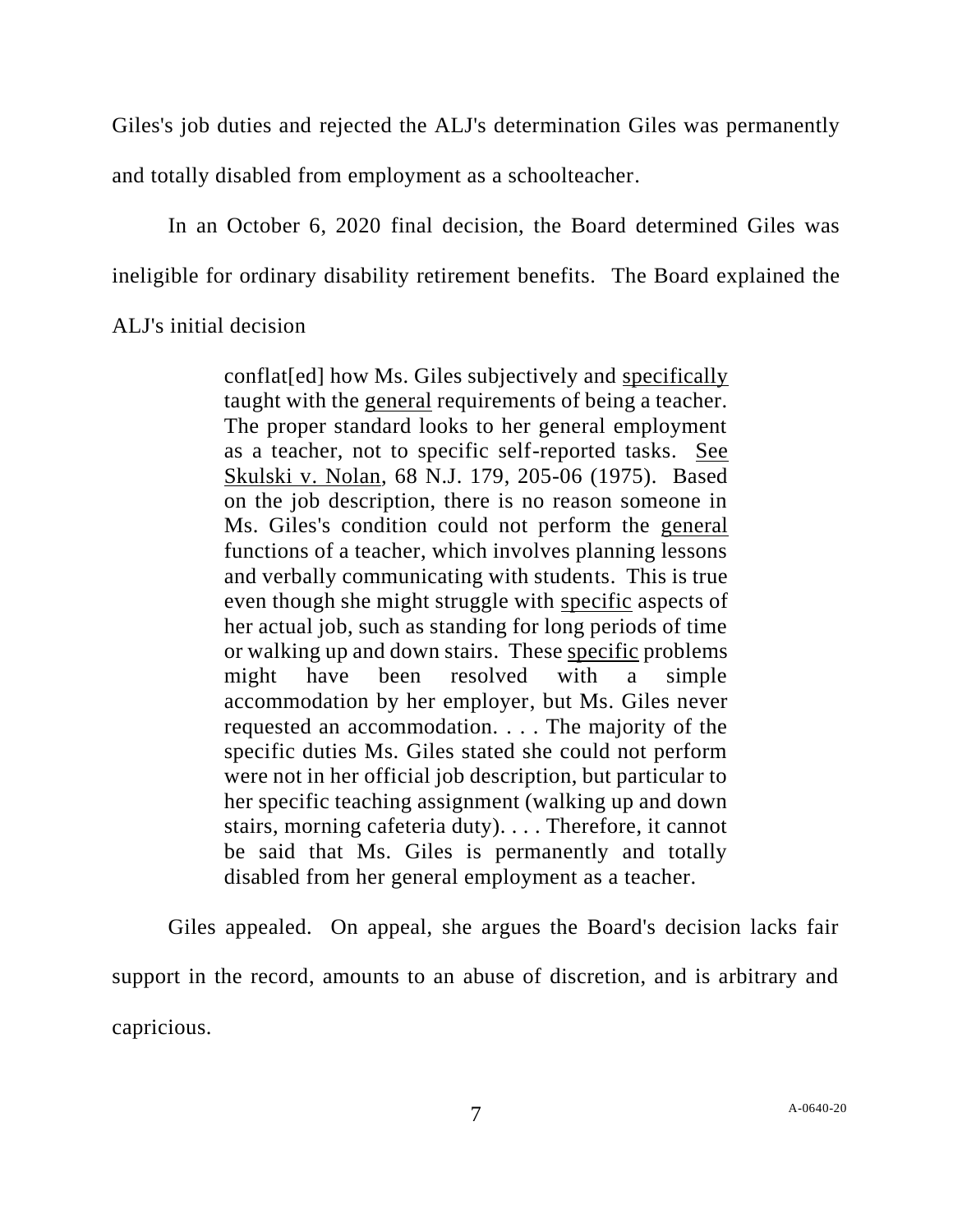"Our review of administrative agency action is limited." Russo v. Bd. of Trs., Police & Fireman's Ret. Sys., 206 N.J. 14, 27 (2011) (citing In re Herrmann, 192 N.J. 19, 27 (2007)). "An administrative agency's final quasijudicial decision will be sustained unless there is a clear showing that it is arbitrary, capricious, or unreasonable, or that it lacks fair support in the record." Ibid. The party challenging the validity of the administrative agency decision must demonstrate it was arbitrary, unreasonable, or capricious. Boyle v. Riti, 175 N.J. Super. 158, 166 (App. Div. 1980).

We accord deference to the Board's interpretation of a statute it is charged with enforcing. Thompson v. Bd. of Trs., Teachers' Pension & Annuity Fund, 449 N.J. Super. 478, 483 (App. Div. 2017), aff'd o.b., 233 N.J. 232 (2018). "'Such deference has been specifically extended to state agencies that administer pension statutes,' because 'a state agency brings experience and specialized knowledge to its task of administering and regulating a legislative enactment within its field of expertise." Ibid. (quoting Piatt v. Bd. of Trs., Police and Fireman's Ret. Sys., 443 N.J. Super. 80, 99 (App. Div. 2015) (internal quotation marks omitted)).

Ordinary disability retirement benefits are granted where a member "is physically or mentally incapacitated for the performance of duty and should be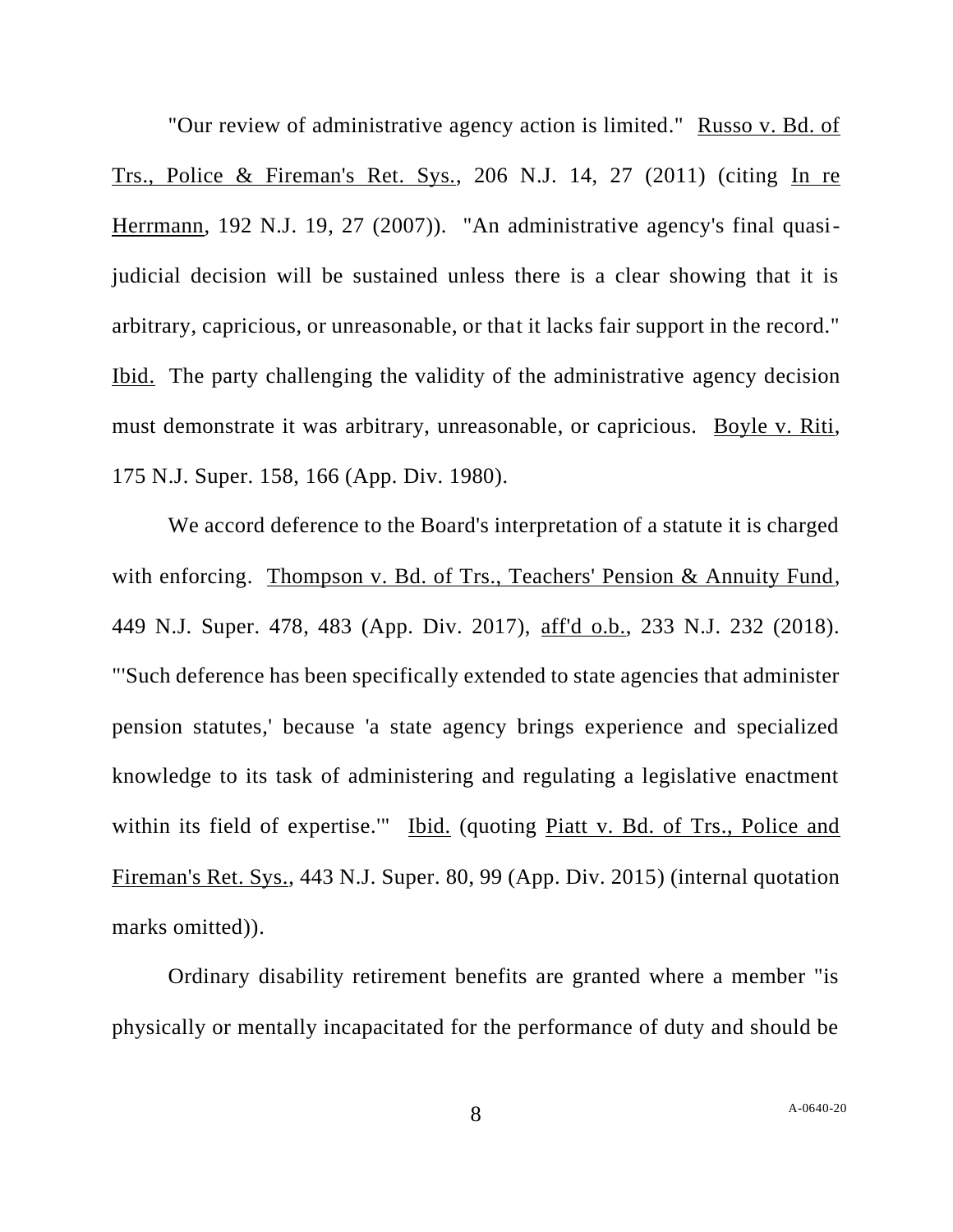retired." N.J.S.A. 18A:66-39(b). A member is incapacitated if she is permanently and totally disabled at the time of separation from employment. Bueno v. Bd. of Trs., Teachers' Pension & Annuity Fund, 404 N.J. Super. 119, 126 (App. Div. 2008). To be permanently and totally disabled, a member must be unable "to perform duties in the general area of his [or her] ordinary employment rather than merely showing inability to perform the specific job for which he [or she] was hired." Skulski v. Nolan, 68 N.J. 179, 205-06 (1975).

The judicial decisions in Bueno and Skulski hold the inability to perform some aspect of an employment position does not necessarily render an employee incapacitated from performing duties in the general area of an employee's ordinary employment. On this record, there are insufficient fact findings to determine whether Giles's is totally and permanently disabled from generally performing her job as a teacher as opposed to performing specific and discrete teaching tasks.

Thus, we remand to the Board to reconcile Giles's inability to perform certain aspects of her teaching job with the responsibilities and general duties of a teacher identified in the District's job description, including the category identified as "other duties which may be assigned by the administrator." After